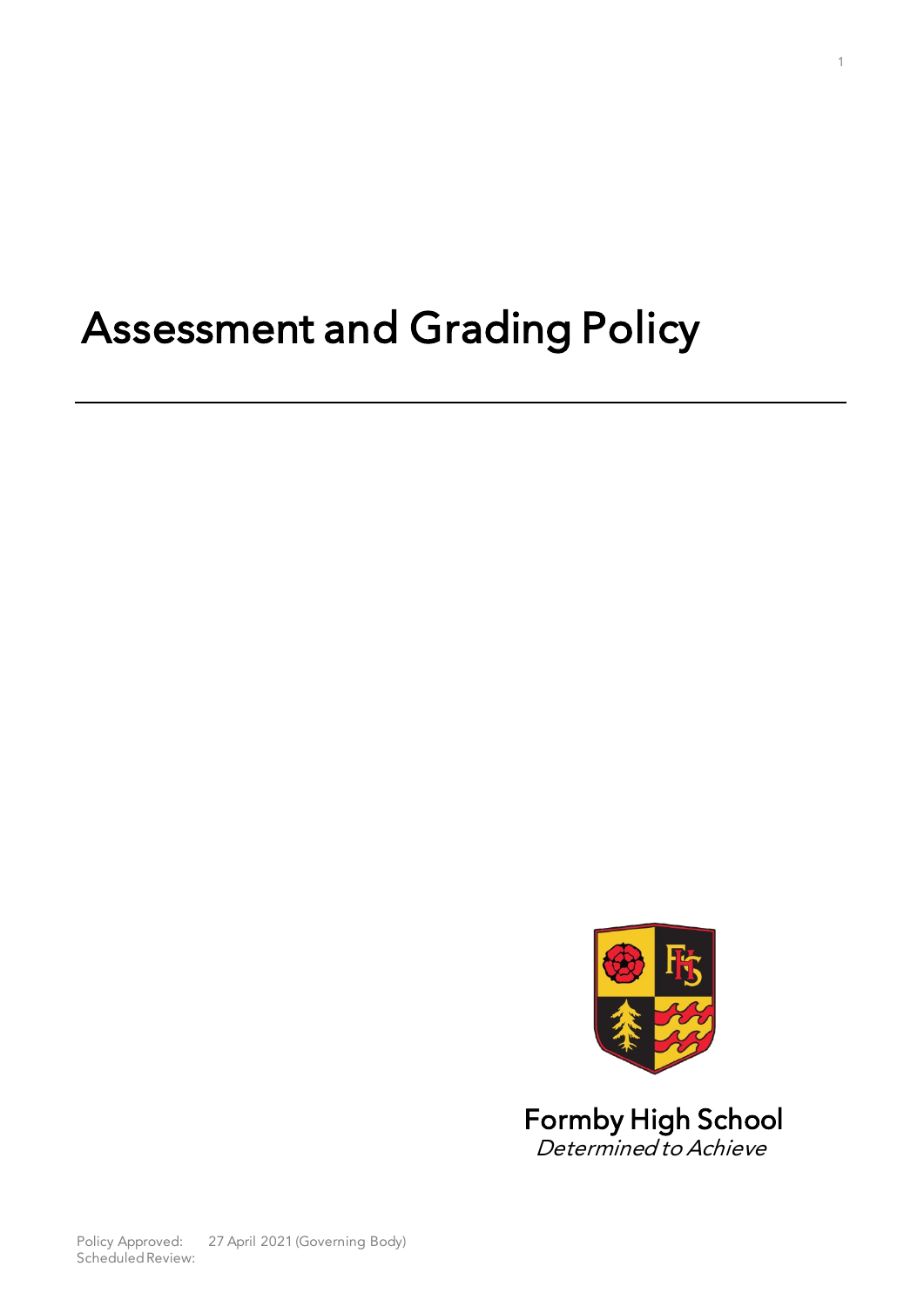Aims<br>This policy sets out the expectations across Formby High School of how the assessment and grading of students will be carried out for the Summer 2021 series. It will explain the principles and parameters for how students will be assessed to ensure that the process is fair, consistent and objective. It will also outline the process for grading students to ensure that grades are credible, as well as how we intend to ensure that the overall process of assessment and grading is made manageable and not overly burdensome for teachers and students.  $\mathcal{L}_{\mathcal{A}}$ 

# Policy Statements

- We will aim to ensure our centre meets all requirements set out by the Department of Education (DfE), Ofqual, the Joint Council for Qualifications (JCQ) and awarding organisations for Summer 2021 qualifications.
- We believe that students should be given the opportunity to demonstrate the knowledge, skills and understanding they have acquired
- They will do this through completing in-class assessments, not examinations.<br>• Students will have adequate opportunities to demonstrate and evidence to
- Students will have adequate opportunities to demonstrate and evidence the standard at which they are currently working and their grades will fairly reflect this.
- We will adopt a school-wide approach, ensuring consistency across all subjects whilst accepting that each subject is different and flexibility will be required
- Students of all abilities, including those with special educational needs and disabilities.<br>  $(SEND)$  will be given the necessary advice and guidance during the process and those who (SEND), will be given the necessary advice and guidance during the process and those who are entitled to access arrangements will receive the full level of support to which they are antitled to access arrangements will receive the full level of support to which they are to which they are to w<br>Annual level of support to which they are to which they are to which they are to which they are to which they
- To mitigate the impact of lost learning opportunities during the Covid-19 pandemic,<br>students will be supported and well-prepared for assessments by their teachers
- There will be clear communication to students and their parents/carers about they will be assessed
- We will put in place effective processes and ensure that each staff member involved in the<br>processes clearly understands their role and responsibilities, and has been adequately processes clearly understands their role and responsibilities, and has been adequately
- Our assessment and grading process will be manageable and not unduly burdensome for<br>teachers and students, with clear quidelines and support available
- We have a collective responsibility to ensure our grades are credible and to guard against<br>unnecessary inflation
- We aim to ensure that teacher assessed grades are determined fairly, consistently,  $\frac{1}{2}$
- There will be consideration of historical centre data during the process and in any decisions made in respect of teacher assessed grades
- We will ensure there is a high standard of internal quality assurance in the allocation of teacher assessed grades. teacher assessed grades.

#### í Roles and Responsibilities

## Head of Centre:

- The Head of Centre, Mr Dominic Mackenzie, will be responsible for implementing and upholding this policy for determining assessed grades.
- As Headteacher, the Head of Centre has overall responsibility for the assessed grades process.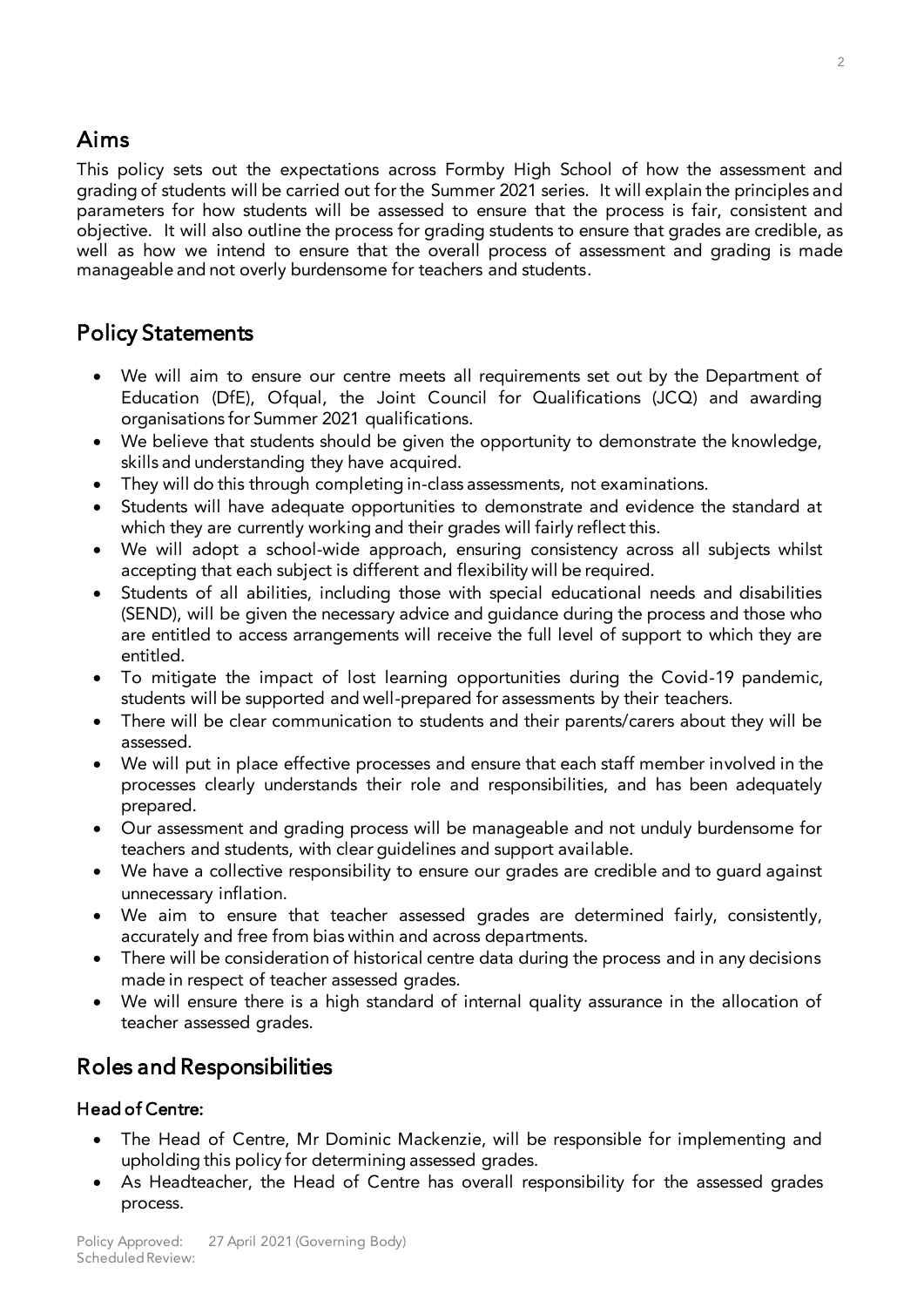- The Head of Centre has overall responsibility for the school as an examinations centre and will ensure that clear roles and responsibilities of all staff are defined.
- The Head of Centre will confirm that assessed grade decisions represent the academic<br>indoement made by teachers and that the checks in place ensure these align with the judgement made by teachers and that the checks in place ensure these align with the guidance on standards provided by awarding organisations.
- The Head of Centre will ensure a robust internal quality assurance process has been<br>produced and signed-off in advance of results being submitted
- The Head of Centre will sign and submit the Head of Centre Declaration for each subject<br>submitting assessed grades submitting assessed grades.

#### The Senior Leadership Team (SLT) will:

- $T_{\rm eff}$  and  $T_{\rm eff}$  and  $T_{\rm eff}$  will: • Co-ordinate the design and implementation of a programme that will allow for the fair,<br>consistent and manageable delivery of assessed grades within the relevant timescales
	- Publish an assessment timetable for staff, students and parents.<br>• Provide the relevant support to Curriculum / Subject Leaders, teaching staff and other
	- Provide the relevant support to Curriculum / Subject Leaders, teaching staff and other staff involved in the assessed grades process.
	- Ensure appropriate procedures are in place to internally standardise / validate the grades<br>awarded by subject teachers
	- Support the Head of Centre in the quality assurance of the assessed grades and comparison of grades with previous cohorts
	- Advise parents, students and teachers on appeals and support the Head of Centre and Examinations & Data department throughout the appeals process
	- Report all suspicions or actual incidents of malpractice.

## Subject / Curriculum Leaders will:

- Work with the Examinations & Data Department to ensure accurate student entries with the examination board, including, where relevant, correct tiers of entry.
- Ensure subject teachers understand their role and responsibilities within the assessment<br>process
- Decide on what content and skills they wish to assess students and design their assessment<br>programme accordingly
- Ensure effective administrative arrangements for revision resources and assessment papers.<br>• Ensure all subject teachers conduct assessments under the appropriate levels of control
- Ensure all subject teachers conduct assessments under the appropriate levels of control with reference to guidance provided by the Joint Council for Qualifications.
- Co-ordinate the marking, standardisation and moderation processes for the completed assessments
- Co-ordinate the completion of and marking, standardisation and moderation processes for<br>all non-examination assessment (NFA)
- Provide support and training to NQTs and teachers less familiar with the assessment framework in their subject
- Ensure subject teacher have a clear understanding of the internal and external quality<br>assurance processes and their role within it
- Ensure appropriate procedures are followed so that all teachers within their subject area<br>make consistent judgements about student evidence in deriving a grade
- Arrange for the creation of portfolios containing evidence for each student that might<br>include NFA completed assessments and any other relevant evidence
- Ensure that students who are absent during the Assessment Phase are given the connectunity to sit any assessments missed as part of the 'safety net'  $\alpha$  specific and  $\alpha$  and  $\alpha$  as a part of the 'safety net'.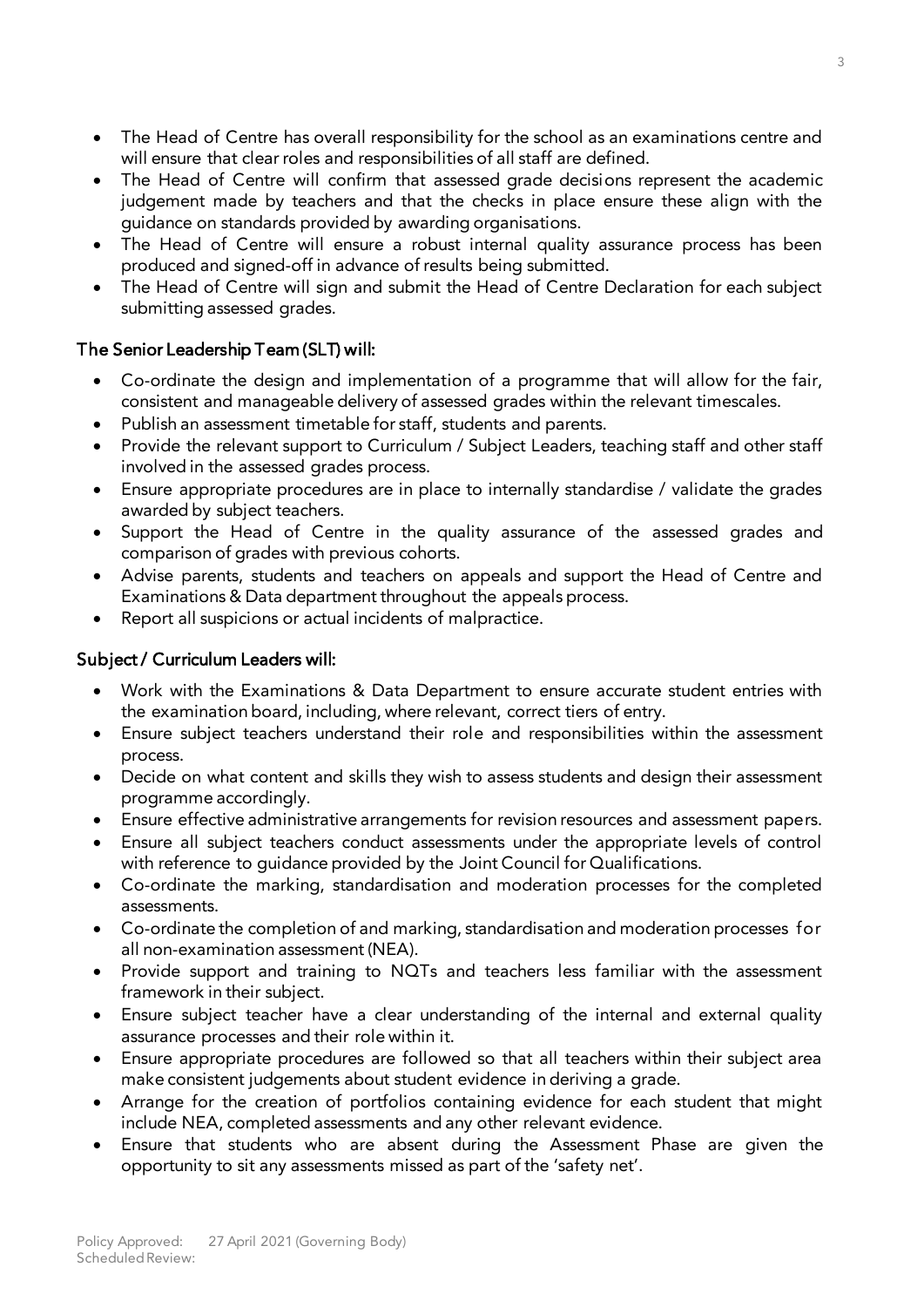- Ensure that a Subject Leaders Checklist is completed for each qualification where they are
- Compare assessed grades to historic performance within the subject area and provide explanation and justification for any significant deviation
- Confirm that the grades awarded for students within their subject area are accurate, fair and evidence based

- Subject Teachers will: • Continue to teach course content, including reviewing and revising previously taught<br>content throughout the Teaching Phase
	- Where relevant, oversee the completion of NEA tasks.
	- Share with students the broad topics and / or areas of the course on which they will be assessed.
	- Prepare students for the assessments to be sat in lessons and provide any necessary<br>support during this phase
	- Works with the SENDCo to ensure any access arrangements for eligible candidates are<br>applied to assessments
	- Ensure they conduct assessments under appropriate levels of control.
	- Mark any assessments completed by students in accordance with the marking criteria agreed with their Curriculum / Subject Leader and engage in any relevant standardisation / moderation.
	- Ensure there is sufficient supervision to enable the work of a candidate to be authenticated
	- Where relevant, ensure students sign a declaration confirming the work they submit for<br>NEA is their own unaided work
	- Where relevant, keep signed candidate declarations for NEA on file until the deadline for<br>requesting reviews of results has passed or until any appeal, malpractice or other results requesting reviews of results has passed or until any appeal, malpractice or other results enquiry has been completed, whichever is later.
	- Sign the teacher declaration of authentication confirming the assessment and grading<br>requirements have been met
	- Ensure that the assessed grade they assign to each student is a fair, valid and reliable reflection of the evidence available
	- Produce an assessment portfolio for each student they teach, containing evidence for each student that helps to explain the determination of the final assessed grades
	- Provide an explanation of the grade they have awarded to each student based on the grade descriptors provided by ICO and the awarding bodies. grade descriptors provided by JCQ and the awarding bodies.

## Special Educational Needs and Disabilities Coordinator (SENDCo) will:

- Oversee the provision of access arrangements for students with SEND.<br>• Communicate with parents of students with SEND regarding access arr
- Communicate with parents of students with SEND regarding access arrangements.
- With the Examinations & Data Department, coordinate all provision for students entitled to
- Inform subject teachers of any access arrangements for eligible candidates which need to be applied to assessments
- Work with subject teachers to ensure requirements for access arrangement candidates requiring the support of a facilitator (reader or scribe) in assessments are met
- Ensure that access arrangement facilitators are fully trained in their role.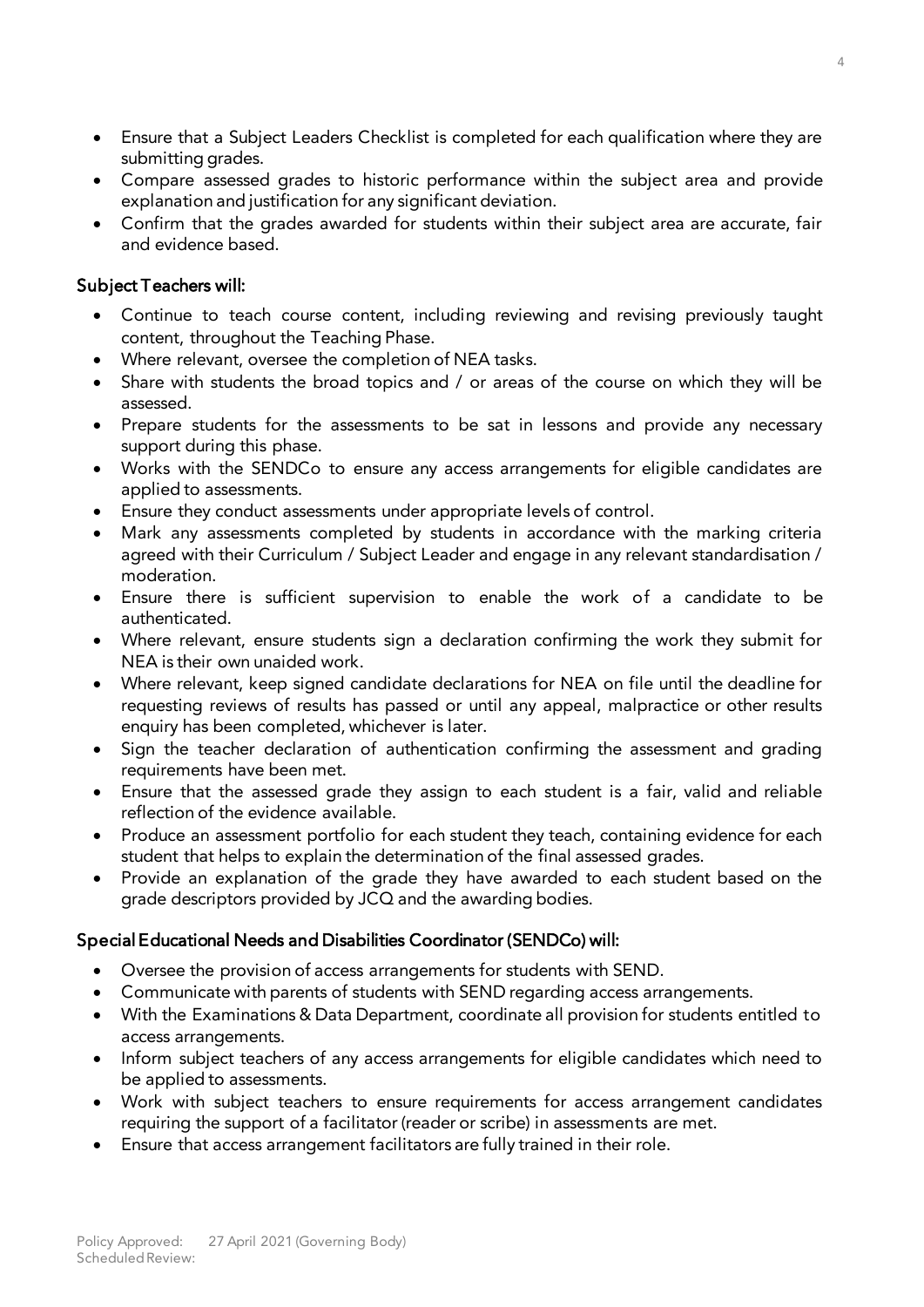- Examinations & Data Department will:  $\bullet$  Signpost teaching staff to relevant JCQ and awarding bodies publications regarding the assessed grades process
	- Work with Subject / Curriculum Leaders to ensure accurate student entries with the<br>awarding bodies including where relevant correct tiers of entry
	- Carry out tasks where these may be applicable to the role in supporting the administration  $\ell$  management of the assessed grades process
	- Work alongside the SENDCo to coordinate and deliver arrangements for students entitled to access arrangements for assessments
	- Maintain assessment data within SIMS.<br>• Create summary mark sheets for each to
	- Create summary mark sheets for each teaching group.
	- Arrange for the accurate uploading of assessed grades into the awarding body portals within the relevant timeframes.
	- Manage the publication of results and post-results services.<br>• Support the Head of Centre and SLT with all arrangements
	- Support the Head of Centre and SLT with all arrangements relating to appeals.

#### Year Group Leaders will:

- Year Group Leaders will: • Ensure expectations are reinforced during assemblies prior to the Teaching Phase and<br>Assessment Phase and will be ongoing via Class Charts and ParentMail
	- Work closely with support staff to ensure high levels of attendance during the Teaching.<br>Phase and Assessment Phase.
	- Liaise with Curriculum / Subject Leaders and SENDCo to ensure students absent for<br>assessments are given the opportunity to catch up as part of the 'safety net'
	- Work with students to promote good mental health and well-being during the Assessment<br>Phase Phase.

#### **Students** Students

- Check and confirm personal details and subject entries as presented on 'Statement of Entry' and promptly reporting any discrepancies to the Examinations & Data Manager.
- Follow all rules and regulations whilst completing assessments and sign declarations for<br>NEA that authenticate work as their own
- Ensure they do not disclose to their peers the content of assessments completed during<br>lessons lessons.

# $T_{\rm eff}$  support and Guidance

 $T$  of  $T$  and  $T$  outlines the training, support and guidance that will be provided to the provided to those that will be provided to those that will be provided to the provided to those that will be provided to the prov determining assessed grades this year.

#### Training Training

- Teachers involved in determining grades in our centre will attend any centre-based or departmental training to help achieve consistency and fairness to all students.
- Teachers will engage fully with all training materials and support that has been provided by the Senior Leadership Team.  $\text{ICO}$  and the awarding bodies
- Sufficient time will be provided in the regular meeting cycle and INSET days to ensure  $\frac{1}{2}$  the accession and confidently carry out that  $\frac{1}{2}$  can reconfidently carry out the processes of  $\frac{1}{2}$ assessing and grading.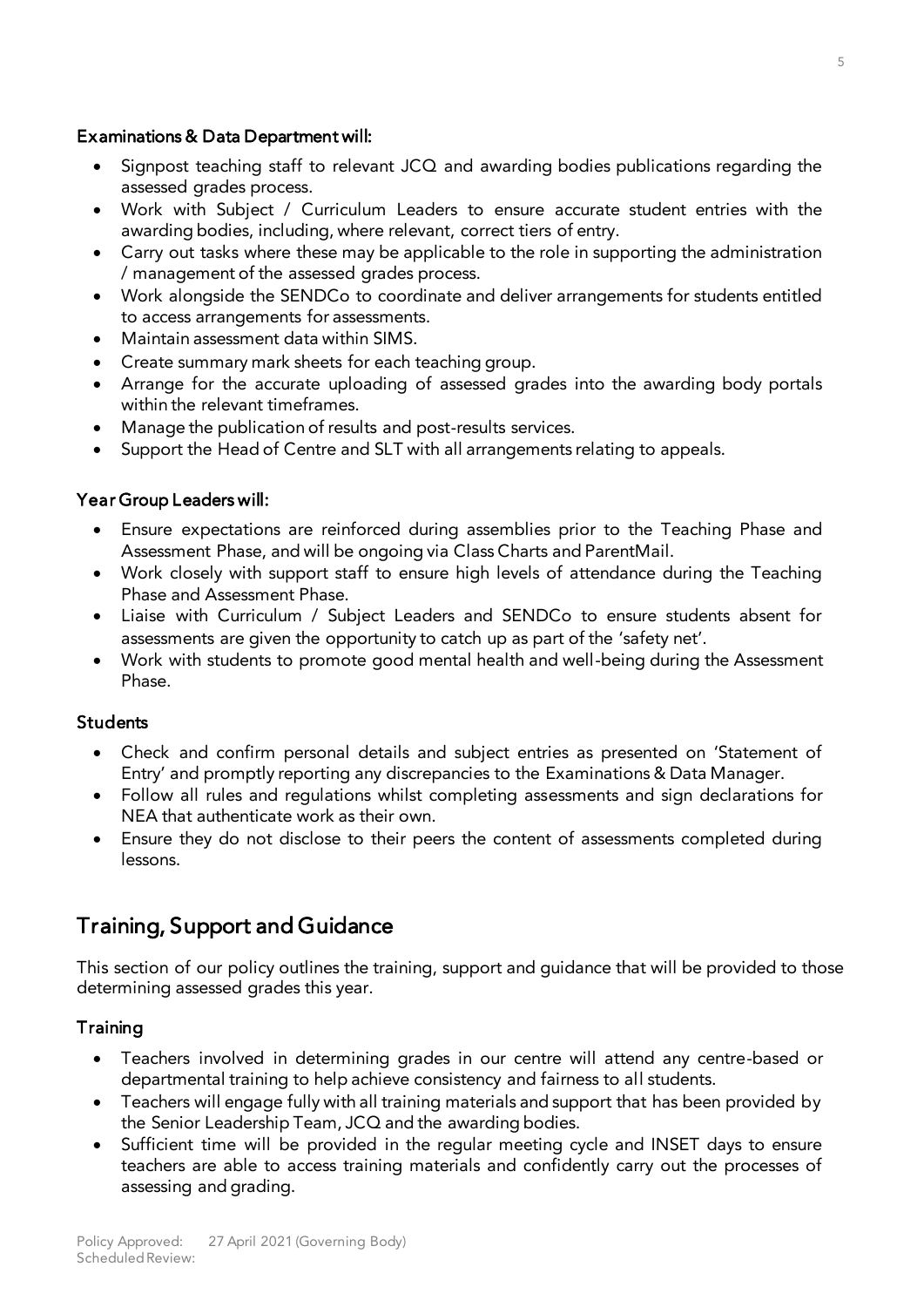- Support for Newly Qualified Teachers (NQTs) and teachers less familiar with assessment • We will provide mentoring from experienced teachers to NQTs and teachers less familiar with the assessment framework in their subject
	- We will put in place additional internal reviews of teacher assessed grades for NQTs and other teachers as appropriate
	- This support will be coordinated by the Curriculum / Subject Leader.

#### Use of Appropriate Evidence Use of Appropriate Evidence

guidance entitled: Guidance on grading for teachers.

#### Use of evidence

This section gives details in relation to our use of evidence. All items listed are what can be taken into account when determining grades. into account when determining grades.

- Evidence gathered during the Assessment Phase will provide a starting point in
- We will be using student work produced in response to assessment materials provided by<br>Our awarding organisation(s) including groups of questions, past papers or similar our awarding organisation(s), including groups of questions, past papers or similar materials such as practice or sample papers.
- We will use student work produced in centre-devised tasks that reflect the specification,<br>that follow the same format as awarding organisation materials, and have been marked in a that follow the same format as awarding organisation materials, and have been marked in a way that reflects awarding organisation mark schemes.
- We will use NEA work (often referred to as coursework), even if this has not been fully completed that has been marked and internally moderated
- Where the above assessment evidence does not allow an assessed grade to be determined<br>or where further evidence is required to make a final judgement between two grades or where further evidence is required to make a final judgement between two grades, other evidence as outlined below may be taken into consideration:
	- o Substantial class or homework (including work that took place during remote learning)
		- o Internal tests taken by students.<br>○ Pre-Public Examinations taken o
		- <sup>o</sup> Pre-Public Examinations taken over the course of study.
		- o Records of a student's capability and performance over the course of study in performance-based subjects such as Music, Drama and PE.
- All candidate evidence used to determine assessed grades, and associated documentation,<br>will be retained and made available for the nurposes of external quality assurance and will be retained and made available for the purposes of external quality assurance and  $\mathcal{L}$
- The evidence used will be retained in each student's assessment portfolio.

The centre is conscious that historic assessment data generated over the last two years may provide a less accurate indicator of the grade at which a student is working as the information may have been gathered at an early stage in the course before the student's skills, knowledge and understanding fully developed and, at the time, the student would not have been aware that the assessment task may contribute to his/her final grade. assessment task may contribute to his/her final grade.

 $\mathcal{A}$ s used during the Assessment Phase will: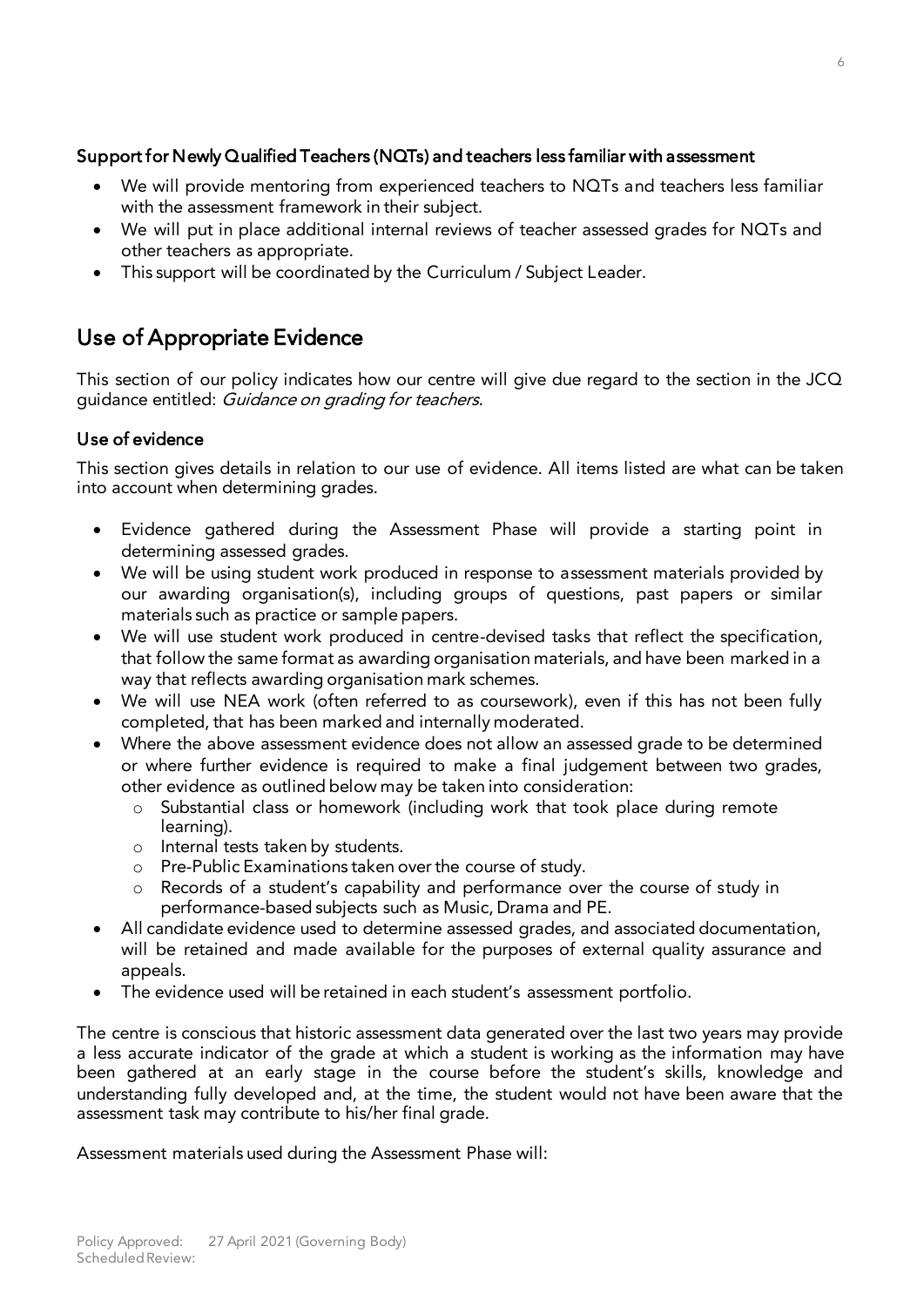- Give students the opportunity to show what they know, understand or can do in an area of content that has been taught but not yet assessed and in areas of the course that they have been historically assessed.
- Give students an opportunity to show improvement, for example, to validate or replace an existing piece of evidence
- Support consistency of judgement between teachers or classes by giving everyone the<br>same task to complete
- Allow teachers to combine and/or remove elements of questions where, for example, a<br>multi-part question includes a part which focuses on an element of the specification that multi-part question includes a part which focuses on an element of the specification that hasn't been taught.

Our centre will ensure the appropriateness of evidence and balance of evidence in arriving at grades in the following ways:

- grades in the following ways: • We will consider the level of control under which an assessment was completed, and the extent of inclass preparation and teacher support that the student received
	- We will ensure that we are able to authenticate the work as the student's own, especially where that work was not completed within the school or college.
	- We will consider the limitations of assessing a student's performance when using<br>assessments that have been completed more than once or drafted and redrafted where assessments that have been completed more than once, or drafted and redrafted, where this is not a skill being assessed.
	- We will consider the specification and assessment objective coverage of the assessment.<br>• We will consider the depth and breadth of knowledge, understanding and skills assess
	- We will consider the depth and breadth of knowledge, understanding and skills assessed, especially higher order skills within individual assessments. especially higher order skills within individual assessments.

Awarding teacher assessed grades based on evidence This section of our policy outlines the approach our centre will take to awarding assessed grades.

- Teachers will determine grades based on evidence which is commensurate with the standard at which a student is performing, i.e. their demonstrated knowledge, understanding and skills across the content of the course they have been taught.
- Where the evidence available for a student does not support the awarding of a grade, the student should be graded unclassified  $(11)$
- The grades awarded will be derived solely based on student performance and no reference<br>will be made to predicted grades or target grades
- Teachers will record how the evidence was used to arrive at a fair and objective grade,<br>which is free from bias
- Teachers will produce an assessment portfolio for each student they teach, containing<br>evidence that helps to explain the determination of the final assessed grades and will evidence that helps to explain the determination of the final assessed grades, and will share this with their Subject Leader.
- Teachers will be guided by the JCQ's and awarding organisations' grade descriptors and exemplification materials when determining grades
- Teachers will provide a written explanation of the judgement reach that will be retained within each student's assessment portfolio
- Within subject area moderation will enable the consistent interpretation and of the JCQ's and awarding organisations' grade descriptors and exemplification materials
- Where evidence gathered during the Assessment Phase and, if relevant, through NEA,<br>does not enable a grade to be accurately determined, other evidence will be brought into does not enable a grade to be accurately determined, other evidence will be brought into
- Any necessary variations for individual students will also be shared.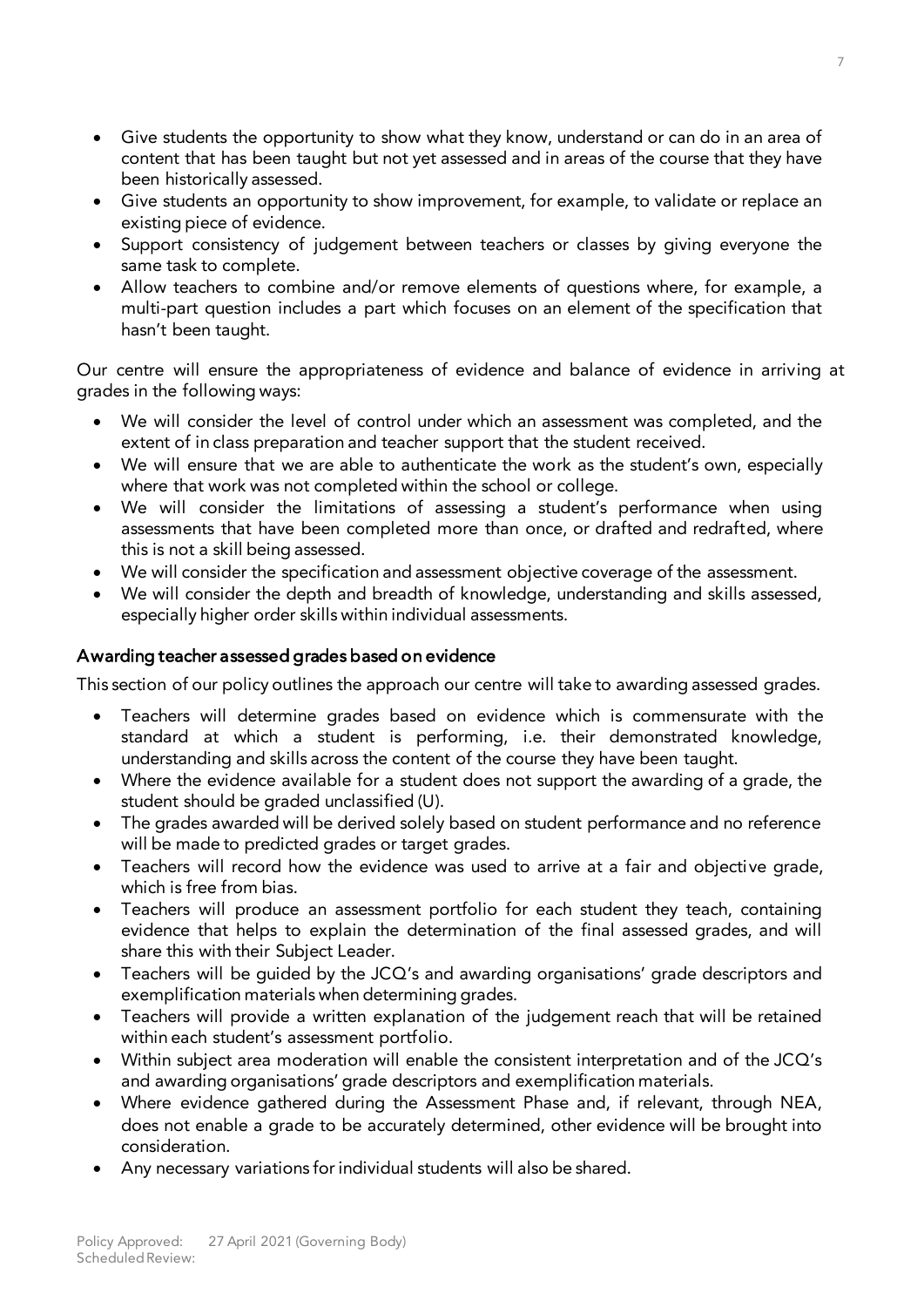### Internal Quality Assurance

This section of our policy outlines the approach our centre will take to conduct internal standardisation of assessed grades, to ensure consistency, fairness and objectivity of decisions.

- standardisation of assessed grades, to ensure consistency, fairness and objectivity of decisions. All teachers involved in deriving assessed grades will read and understand this policy
	- In subjects where there is more than one teacher and/or class in the department, we will ensure that our centre carries out an internal standardisation process
	- We will ensure that all teachers are provided with training and support to ensure they take<br>a consistent annoach to:
		- o Arriving at teacher assessed grades
			- Marking of evidence<br>○ Reaching a holistic g
			- o Aeaching a holistic grading decision<br>o Applying the use of grading suppor
			- <sup>o</sup> Applying the use of grading support and documentation
	- This training and support will be primarily provided by the Curriculum / Subject Leader with assistance from the SLT line manager.
	- We will conduct internal standardisation across all grades.<br>• The student assessment portfolio will form the basis
	- The student assessment portfolio will form the basis of internal standardisation and discussions across teachers to agree the awarding of assessed grades.
	- $\bullet$  Where necessary, we will review and reflect on individual grading decisions to ensure
	- $\bullet$  Where appropriate, we will amend individual grade decisions to ensure alignment with the standards as outlined by our awarding bodies.
	- In respect of equality legislation, we will consider the range of evidence for students of different protected characteristics that are included in our internal standardisation. different protected characteristics that are included in our internal standardisation.

#### **Comparison of Assessed Grades to Results for Previous Cohorts** Comparison of Assessed Grades to Results for Previous Cohorts

 $2021$  with results from previous cohorts taking the same qualification 2021 with results from previous cohorts taking the same qualification.

- The SLT will be responsible for conducting a comparison of assessed grades with previous
- We will compile information on the grades awarded to our students in past June series in<br>which examinations took place (e.g. 2017, 2018 and 2019) to enable comparison with the which examinations took place (e.g. 2017, 2018 and 2019) to enable comparison with the 2021 assessed grades.
- When comparing we will consider:<br>  $\frac{1}{2}$  the size of our cohort from ve
	- <sup>o</sup> the size of our cohort from year to year.
	- <sup>o</sup> any significant variations to the characteristics of the cohort this year to historic
	- o the stability of our centre's overall grade outcomes from year to year in each<br>subject and for the whole school
	- $\circ$  both subject and centre level variation in our outcomes during the internal quality assurance process
- We will prepare a succinct narrative on the outcomes of the review against historic data<br>which in the event of significant divergence from the qualifications levels profiles attained which, in the event of significant divergence from the qualifications-levels profiles attained<br>in previous examined years, addresses the reasons for this divergence. This commentary will be available for subsequent review during any external quality assurance process. will be available for subsequent review during any external quality assurance process.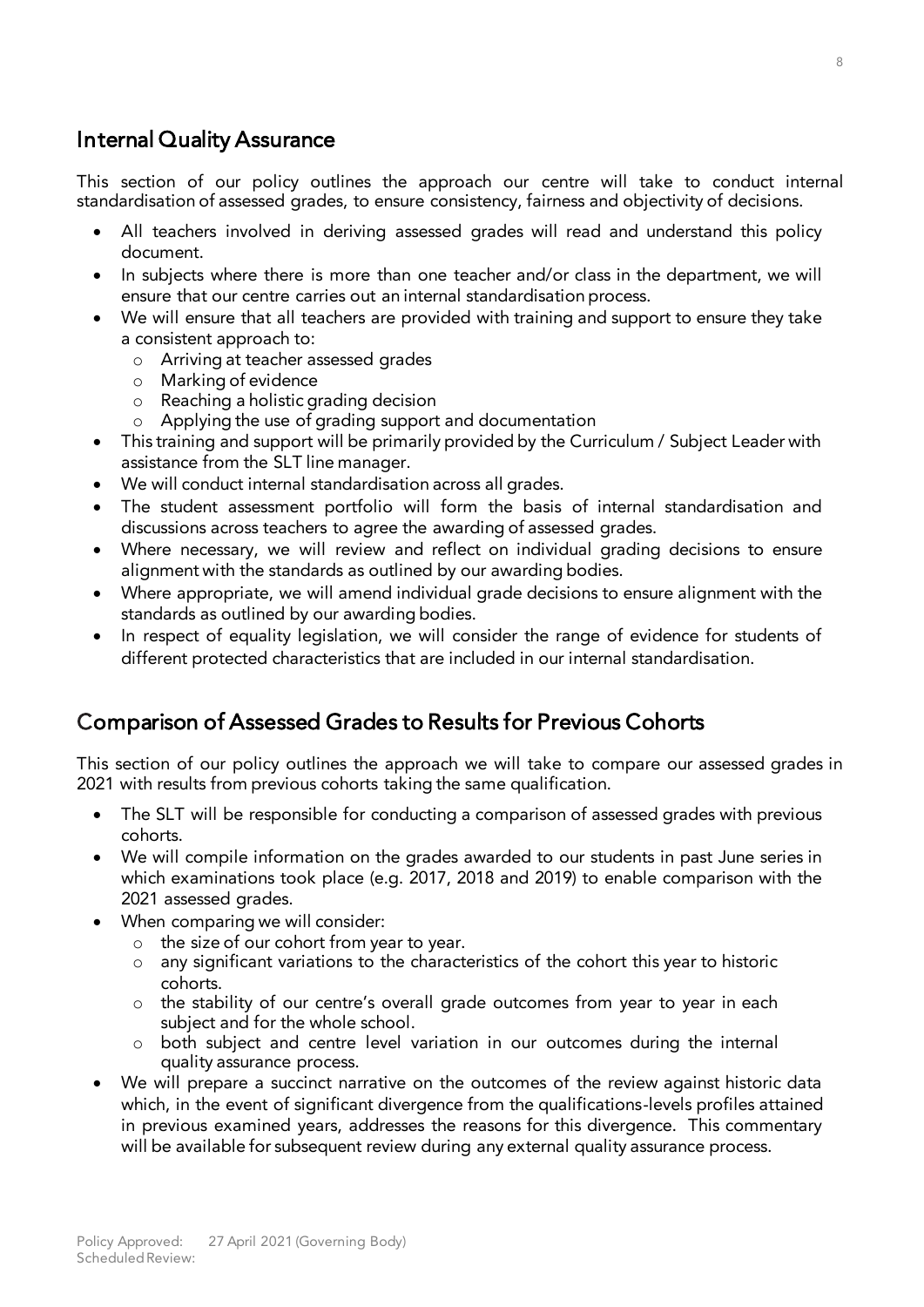• Where assessed grades for a qualification are viewed as overly lenient or harsh compared<br>to results in previous years Curriculum / Subject Leaders will be requested to review and reconsider the recommended grades under the quidance of their SLT line manager. reconsider the recommended grades under the guidance of their SLT line manager.

#### $\overline{a}$  $\mathcal{A}$  arrangements and Special Considerations and Special Considerations and Special Considerations and Special Considerations and Special Constantinoptic Constantinoptic Constantinoptic Constantinoptic Constantinoptic

This section of our policy outlines the approach our centre will take to providing students with appropriate access arrangements and consider mitigating circumstances in particular instances. appropriate access arrangements and consider mitigating circumstances in particular instances.

#### Reasonable adjustments and mitigating circumstances (special consideration)

This section gives details of our approach to access arrangements and mitigating circumstances (special consideration).

- (special consideration). Where students have agreed access arrangements (for example a reader or scribe) we will make every effort to ensure that these arrangements are in place when assessments are
	- A separate location for the completion of assessments will be provided for students entitled to additional time or the use of a facilitator for assessments
	- Where an assessment has taken place without an agreed reasonable adjustment or access<br>arrangement we will remove that assessment from the basket of evidence and alternative arrangement, we will remove that assessment from the basket of evidence and alternative
	- Where illness or other personal circumstances might have affected performance in<br>assessments used in determining a student's standard of performance we will take account assessments used in determining a student's standard of performance, we will take account of this when making judgements.
	- We will record, as part of the student assessment portfolio, how we have incorporated any necessary variations to take account of the impact of illness or personal circumstances on necessary variations to take account of the impact of illness or personal circumstances on the performance of individual students in assessments.
	- To ensure consistency in the application of Special Consid[eration, we will ensure all](https://www.jcq.org.uk/wp-content/uploads/2020/08/A-guide-to-the-spec-con-process-202021-Website-version.pdf) teachers have read and understood the ICO document: A quide to the special  $t_{\text{in}}$  one identition process with effect from 1 September 2020 consideration process, with effect from 1 September 2020. The september 2020. The september 2020. The septembe

### Addressing Disruption / Differential Lost Learning (DLL)

This section gives details of our approach to address disruption or DLL.

- Assessed grades will be determined based on evidence of the content that has been taught and assessed for each student.
- Students will receive a high level of preparation and support for the assessments they<br>complete during the Assessment Phase complete during the Assessment Phase.

### **Objectivity**

This section of our policy outlines the arrangements in place to ensure objectivity of decisions.

Staff will fulfil their duties and responsibilities in relation to relevant equality and disability legislation.

7 The Head of Centre, the SLT and Curriculum / Subject Leaders will consider: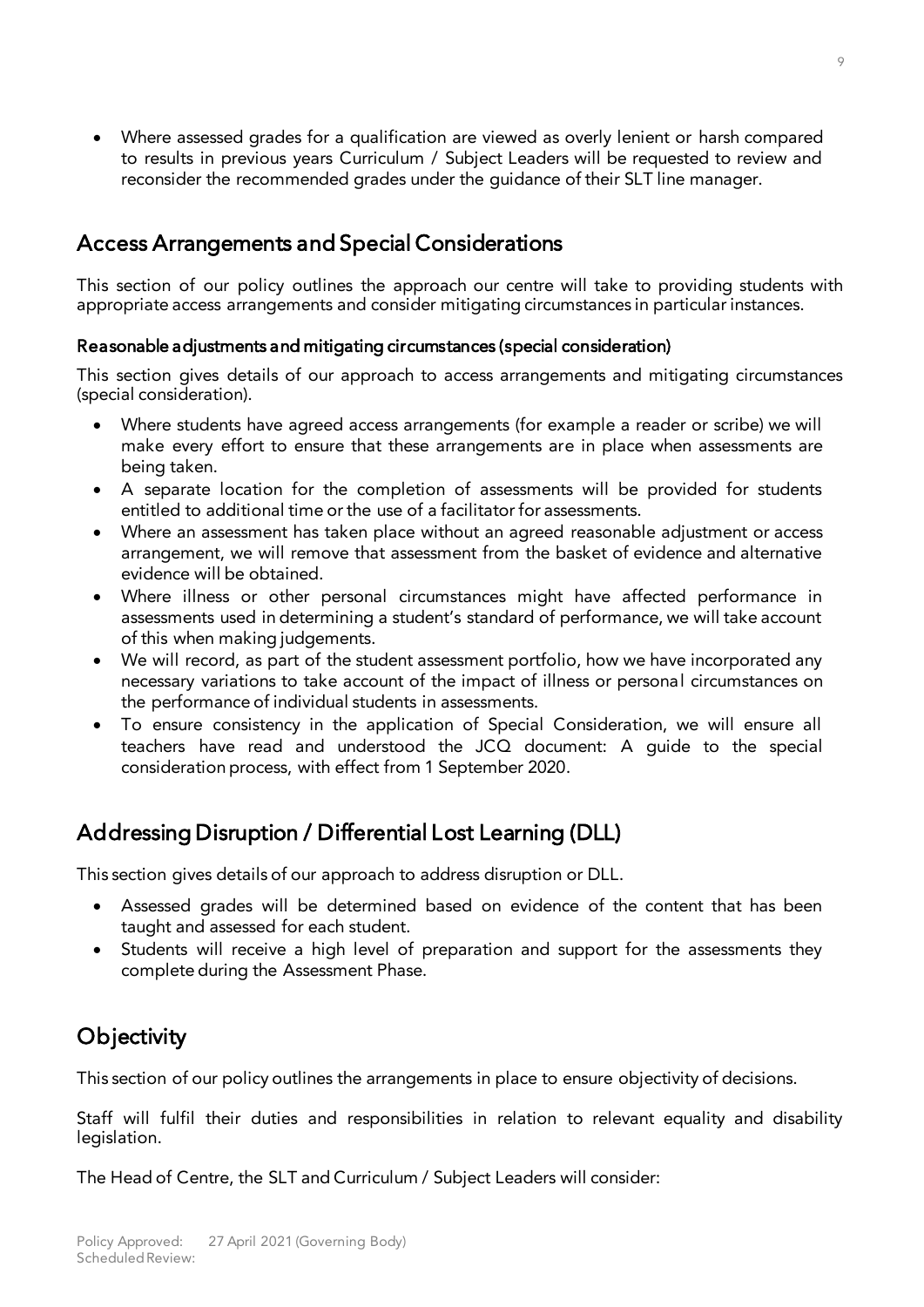- Sources of unfairness and bias (situations / contexts, difficulty, presentation and format, language, conditions for assessment, marker preconceptions).
- How to minimise bias in questions and marking, hidden forms of bias, and bias in teacher<br>assessed grades assessed grades.

To ensure objectivity, all staff involved in determining assessed grades will be made aware that:

- Unconscious bias can skew judgements.<br>• The evidence presented should be value
- The evidence presented should be valued for its own merit as an indication of performance
- Assessed grades should not be influenced by candidates' positive or challenging personal<br>circumstances character behaviour appearance socio-economic background or protected circumstances, character, behaviour, appearance, socio-economic background or protected
- Unconscious bias is more likely to occur when quick opinions are formed.<br>• Our internal standardisation process will help to ensure that the
- Our internal standardisation process will help to ensure that there are different perspectives to the quality assurance process.

To reduce the likelihood of unconscious bias, students' assessment papers completed during the<br>Assessment Phase will be anonymised (identifiable by candidate number only) and, where possible, teachers will not mark the assessment papers for the students they teach. possible, teachers will not mark the assessment papers for the students they teach.

#### í Recording Decisions and Retention of Evidence and Data

This section of our policy outlines our arrangements to recording decisions and to retaining evidence and data.

We will ensure that:

- Teachers and Curriculum / Subject Leaders maintain records that show how the assessed
- Evidence is maintained across a variety of tasks to develop a holistic view of each student's demonstrated knowledge understanding and skills in the areas of content taught
- $\bullet$  We put in place recording requirements for the various stages of the process to ensure the accurate and secure retention of the evidence used to make decisions.
- We comply with our obligations regarding data protection legislation.
- The grades accurately reflect the evidence gathered.<br>• The evidence is retained electronically or in hard con
- The evidence is retained electronically or in hard copy in a secure centre-based system that can be readily shared with awarding bodies.

### Authenticating Evidence

This section of our policy details the mechanisms in place to ensure that teachers are confident in  $\frac{1}{2}$  the authenticity of evidence and the process for dealing with cases where evidence is not thought the authenticity of evidence and the process for dealing with cases where evidence is not thought to be authentic.

Robust mechanisms, which will include appropriate levels of supervision and student declarations, will be in place to ensure that teachers are confident that work used as evidence is the students' will be in place to ensure that teachers are computed that work used as evidence is the students' own and that no inappropriate levels of support have been given to students to complete it.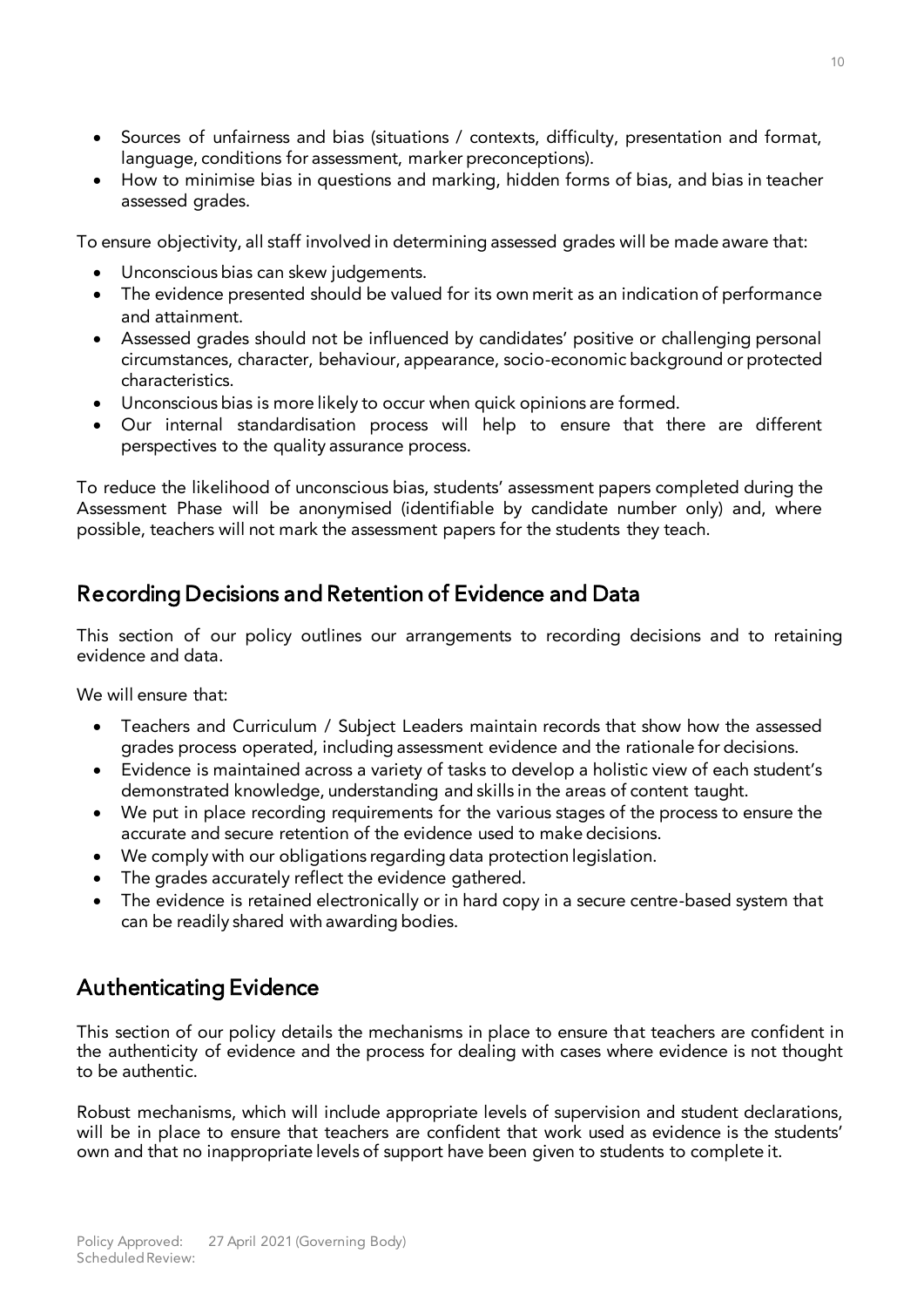It is understood that awarding organisations will investigate instances where it appears evidence is<br>not authentic. We will follow all guidance provided by awarding bodies to support these determinations of authenticity. determinations of authenticity.

### Confidentiality, Malpractice and Conflicts of Interest

#### Confidentiality

This section of our policy outlines the measures in place to ensure the confidentiality of the grades our centre determines, and to make students aware of the range of evidence on which those grades will be based.

- will be based. • All staff involved have been made aware of the need to maintain the confidentiality of assessed grades
	- I teaching staff have been briefed on the requirement to share details of the range of<br>evidence on which students' grades will be based, while ensuring that details of the final evidence on which students' grades will be based, while ensuring that details of the final
	- Relevant details from this policy, including requirements around sharing details of evidence<br>and the confidentiality requirements, will be shared with parents / quardians and the confidentiality requirements, will be shared with parents / guardians.

#### Malpractice

This section of our policy outlines the measures in place to prevent malpractice and other breaches of examination regulations and how to deal with such cases if they occur. of examination regulations and how to deal with such cases if they occur.

- All staff involved have been made aware of policies regarding malpractice, maladministration and conflicts of interest.
- All staff involved have been made aware of the specific types of malpractice which may affect the Summer 2021 series including:
	- $\frac{1}{\sqrt{2}}$  breaches of internal security
		- <sup>o</sup> deception
		- <sup>o</sup> improper assistance to students
		- <sup>o</sup> failure to appropriately authenticate a student's work
		- <sup>o</sup> over direction of students in preparation for common assessments
		- $\circ$  allegations that centres submit grades not supported by evidence that they<br>know to be inaccurate
		- o centres enter students who were not originally intending to certificate a grade in<br>the Summer 2021 series
		- o failure to engage as requested with awarding bodies during the External Quality<br>Assurance and appeal stages
		- o failure to keep appropriate records of decisions made and assessed grades
- The consequences of malpractice or maladministration as published in the JCQ guidance: [JCQ Suspected Malpractice: Policies and Procedures](https://www.jcq.org.uk/exams-office/malpractice/) and including the risk of a delay to<br>students receiving their grades, up to, and including, removal of centre status have been outlined to all relevant staff. outlined to all relevant staff.

#### Conflicts of Interest Communication of Interest

This section of our policy outlines the measures in place to address potential conflicts of interest.

To protect the integrity of assessments, all staff involved in the determination of grades must<br>declare any conflict of interest such as relationships with students to the Head of Centre for further consideration. The Head of Centre will take appropriate action to manage any conflicts of interest arising with centre staff in accordance with the JCQ document *General Regulations for Approved*<br>Centres (1 Sentember 2020 to 31 August 2021) [Centres \(1 September 2020 to 31 August 2021\)](https://www.jcq.org.uk/wp-content/uploads/2020/09/Gen_regs_approved_centres_20-21_FINAL.pdf).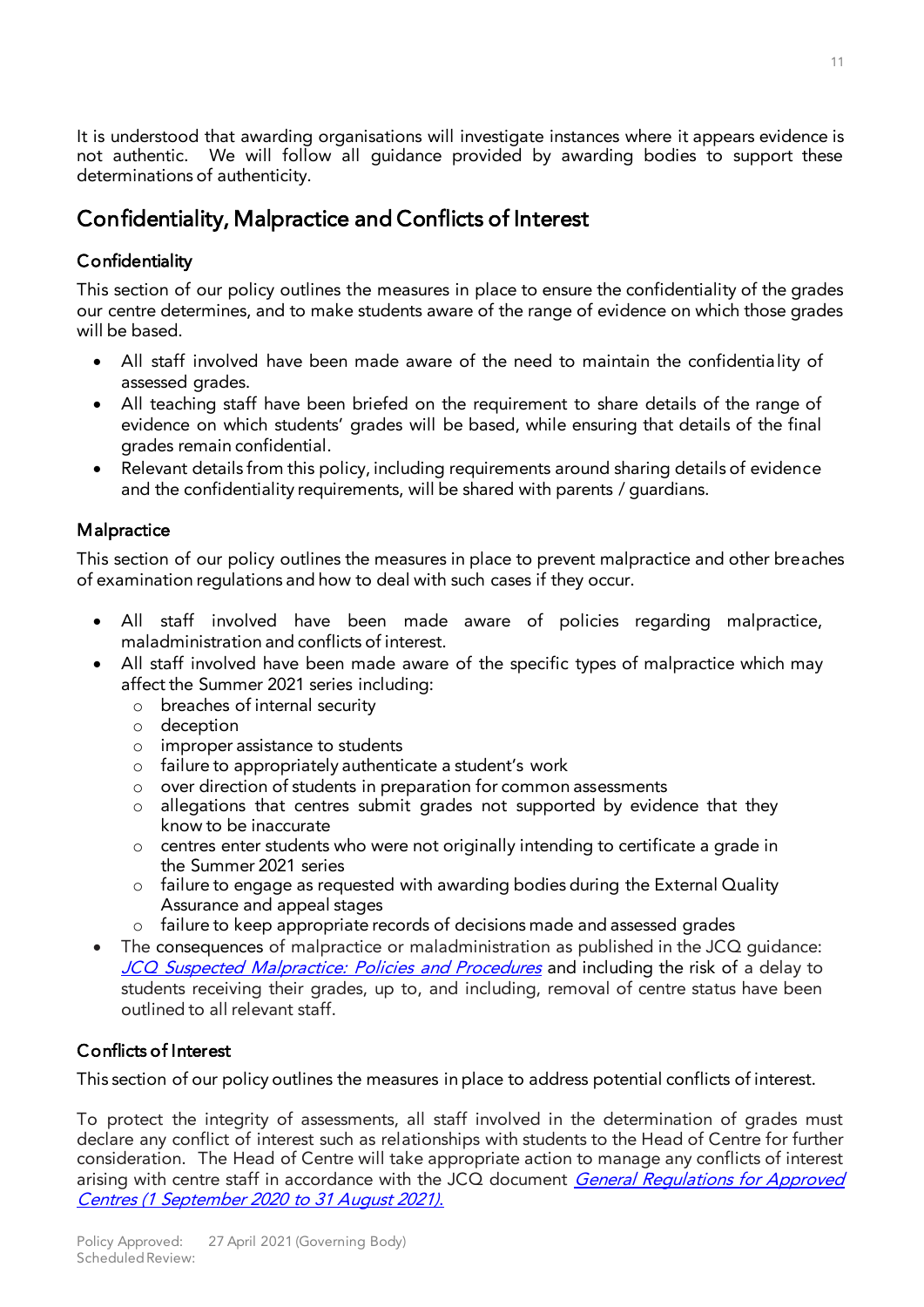We will also carefully consider the need if to separate duties and personnel to ensure fairness in later process reviews and appeals. later process reviews and appeals.

#### ï  $\mathcal{L}_{\mathcal{A}}$

This section of our Centre Policy outlines the arrangements in place to comply with awarding organisations' arrangements for external quality assurance of assessed grades in a timely and effective way. effective way.

- All staff involved have been made aware of the awarding bodies' requirements for external quality assurance as set out in the JCQ quidance.
- All necessary records of decision-making in relation to determining grades will be properly
- All student evidence on which decisions regarding the determination of grades have been<br>made will be retained and made available for review as required
- Instances where student evidence used to decide assessed grades is not available (for example where the material has previously been returned to students and cannot now be example, where the material has previously been returned to students and cannot now be retrieved) will be clearly recorded on the appropriate documentation.
- All staff involved have been briefed on the possibility of interaction with awarding bodies<br>during the different stages of the external quality assurance process and can respond during the different stages of the external quality assurance process and can respond<br>promptly and fully to enquiries, including attendance at virtual visits should this prove promptly and fully to enquiries, including attendance at visit should the should the visit should this prove
- Arrangements are in place to respond fully and promptly to any additional requirements /<br>reviews that may be identified as a result of the external quality assurance process
- Staff have been made aware that a failure to respond fully and effectively to such additional requirements may result in further action by the awarding bodies including the additional requirements may result in further action by the awarding bodies, including the with  $\mathbf{y}$  results.

#### **Results** Results

The provision of necessary advice and quidance the provision of necessary advice and guidance.

- All staff involved have been made aware of the specific arrangements for the issue of results in Summer 2021, including the issuing of A Level / AS Level, GCSE and Vocational & Technical Qualifications (VTQs) results in the same week.
- Arrangements will be made to ensure the necessary staffing, including Examinations &<br>Data Office support staff to enable the efficient receipt and release of results to our Data Office support staff, to enable the efficient receipt and release of results to our
- Arrangements will be in place for the provision of all necessary advice, guidance and<br>support including pastoral support to students on receipt of their results
- Such guidance will include advice on the appeals process in place for 2021 (see below).
- Appropriate staff will be available to respond promptly to any requests for information from awarding organisations, for example regarding missing or incomplete results, to enable such issues to be swiftly resolved.
- Students and parents / carers will be made aware of arrangements for results days.

### Appeals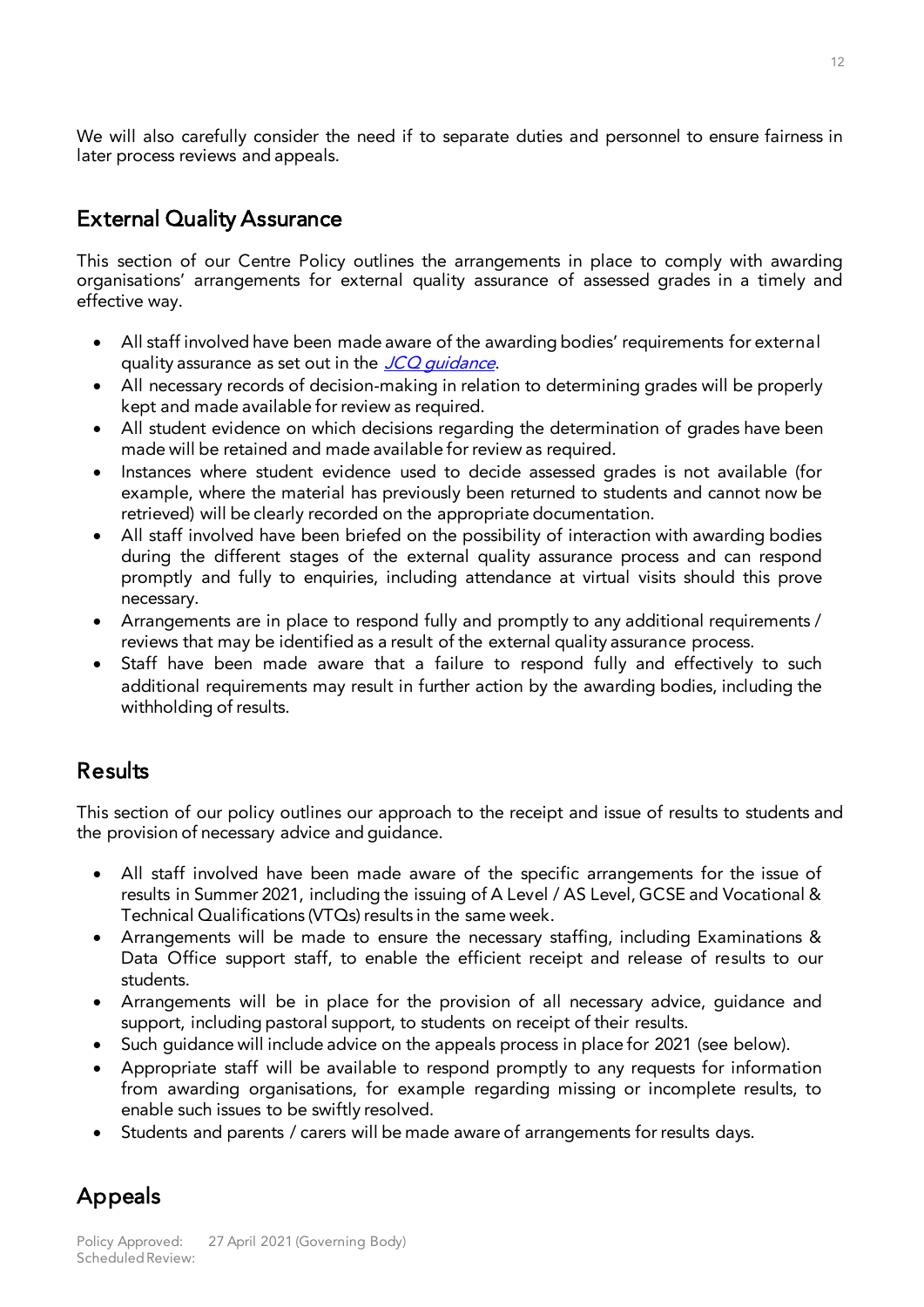This section of our policy outlines our approach to appeals, to ensure that they are handled swiftly and effectively, and in line with JCQ requirements. and effectively, and in line with  $\mathcal{L}^{\mathcal{L}}$ 

- All staff involved in the appeals process have been made aware of the arrangements for, and the requirements of, appeals in Summer 2021, as set out in the JCO quidance.
- Internal arrangements will be in place for the swift and effective handling of Centre Reviews in compliance with the requirements.
- All necessary staff have been briefed on the process for, and timing of, such reviews, and will be available to ensure their prompt and efficient bandling
- Students will be appropriately guided as to the necessary stages of appeal.<br>• Arrangements will be in place for the timely submission of appeals to a
- Arrangements will be in place for the timely submission of appeals to awarding bodies, including any priority appeals (for example, those on which university places depend).
- Arrangements will be in place to obtain the written consent of students to the initiation of anneals and to record their awareness that grades may go down as well as up on anneal
- Appropriate information on the appeals process will be provided to all students and their parents  $\sqrt{S}$ parents / carers.